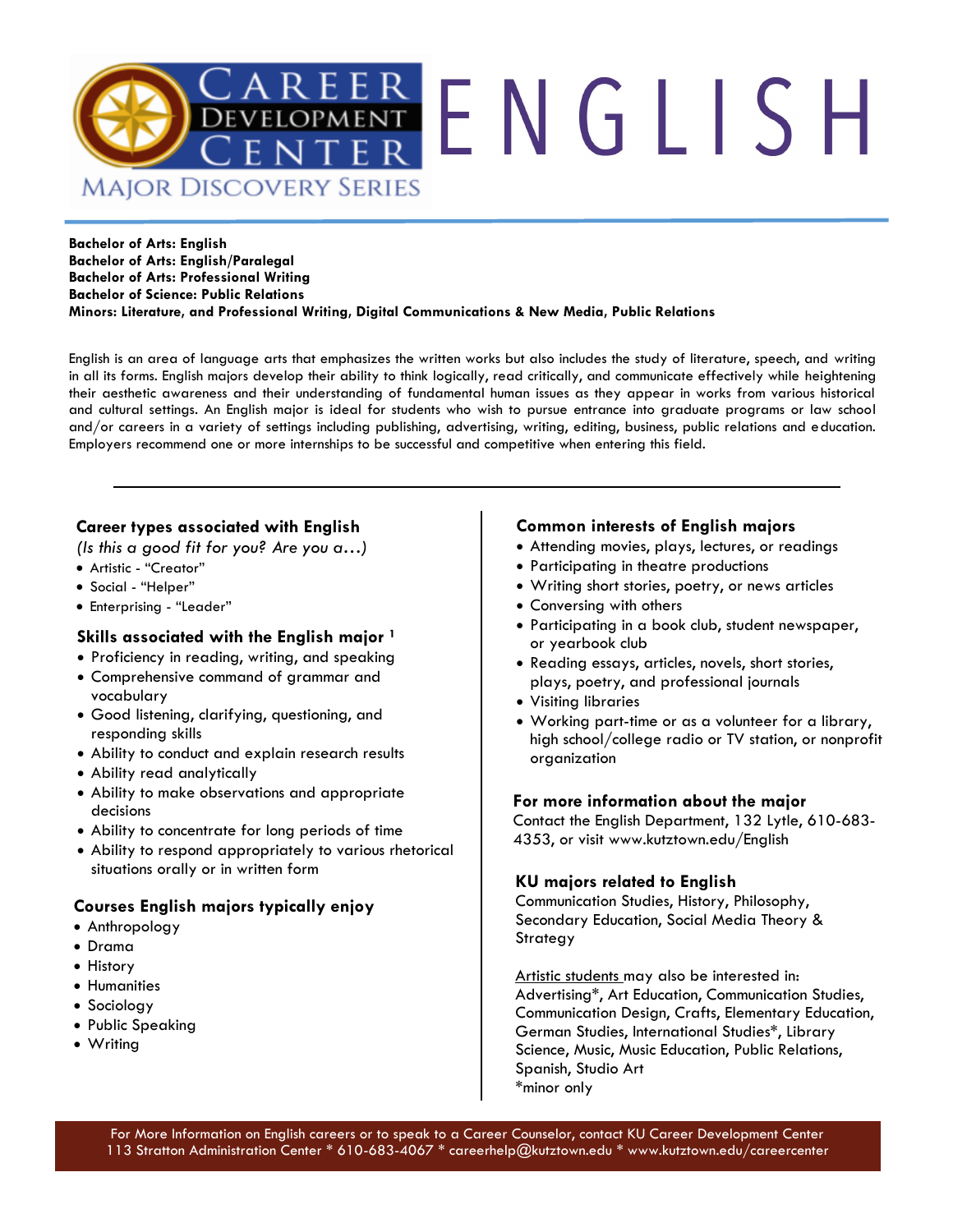# **FOUR STEPS TO SUCCESS**

DISCOVER EXPERIENCE HMPLEMENT

### 1<sup>ST</sup> YEAR

EXPLORE >

## 2<sup>ND</sup> YEAR

- Enroll in the Career Exploration Certificate.
- Attend info sessions to learn about career development and personal branding.
- Take a career assessment to identify and confirm interests.
- Get involved in campus clubs and organizations.
- Develop basic workplace skills through jobs or volunteer work.
- Talk with professors, family, and friends about career ideas.
- Conduct informational interviews with professionals working in fields of interest.
- Develop a relationship with your professors and faculty advisor.
- Meet with CDC career coach.
- Attend info sessions to learn about resume writing, and externships.
- Confirm your choice of major and consider options for double major or minor.
- Research careers of interest.
- Complete a job shadowing (externship) experience.
- Seek meaningful employment or volunteer work in a field related to your major.
- Explore options for undergraduate research and study abroad.
- Write a resume and have it reviewed by the CDC.
- Manage your online presence.

• Enroll in the Career Success

YEAR

 $3<sup>RD</sup>$ 

- Certificate. • Complete an internship and/or undergraduate research.
- Attend info sessions about internships, interviewing, job search strategies, and grad school.
- Build a LinkedIn profile and continue to monitor your online presence.
- Complete a mock interview.
- Build skills through research projects, part-time employment, and volunteer work.
- Participate in employment panels, site visits & networking events.
- Attend internship & job fairs.
- Take on a leadership role in a student organization or work.
- Consider araduate school options and prepare for

### 4TH YEAR

- Attend your Senior Kick-off session and other info sessions to prepare for job search/grad school.
- Update your resume and LinkedIn profile.
- Create cover letter drafts.
- Gain experience through internships and/or undergraduate research.
- Secure references for job/grad school applications.
- Create your "30 second" commercial/elevator pitch.
- Meet with CDC to develop job search strategies.
- Research employers.
- Network with professionals through events and social media.
- Join a professional organization in your discipline.
- Attend the senior etiquette luncheon or dinner.
- Participate in job fairs and on-campus interviewing.

### **Sample Career Titles**

English majors can be found working in a wide variety of career fields. Here are just some career titles that may be of interest. Please note that some jobs may require further education and training. To learn more about these careers, visit http://online.onetcenter.org or www.bls.gov/oco.

- Advertising Copywriter/Executive
- Announcer (Radio/TV)
- Archivist
- Author
- Bibliographer
- Biographer
- Book Critic
- Bookstore Manager
- Columnist/Commentator
- Comedy Writer
- Communications Manager
- Congressional Aide
- Copywriter
- Critic, Art/Book
- Crossword Puzzle Developer
- Desktop Publisher
- Documentation Specialist
- Editor, Film/Video/Magazine
- Editor, News
- Educational Program Specialist
- Entertainment Agent
- ESL Teacher
- Freelance Writer/Consultant
- Information Abstractor/Indexer
- Labor Relations Specialist
- Lawyer
- Librarian
- Linguist
- Literary Agent
- Lobbyist
- Magazine Writer
- Manuscript Reader
- Market Research Analyst
- Marketing Specialist
- Mass Media Script Reader
- Media Planner
- Narrator
- Paralegal
- Playwright/Poet
- Product Manager
- Proofreader
- Public Relations Specialist
- Public Speaker
- Publicity Assistant
- Publisher
- Reading Consultant/Specialist
- Reporter
- Research Assistant Analyst
- Researcher/Pollster
- Reviewer
- Sales Representative
- Teacher
- Technical Writer/Consultant

• Video Scriptwriter/Producer

• Training Specialist • Translator

• Underwriter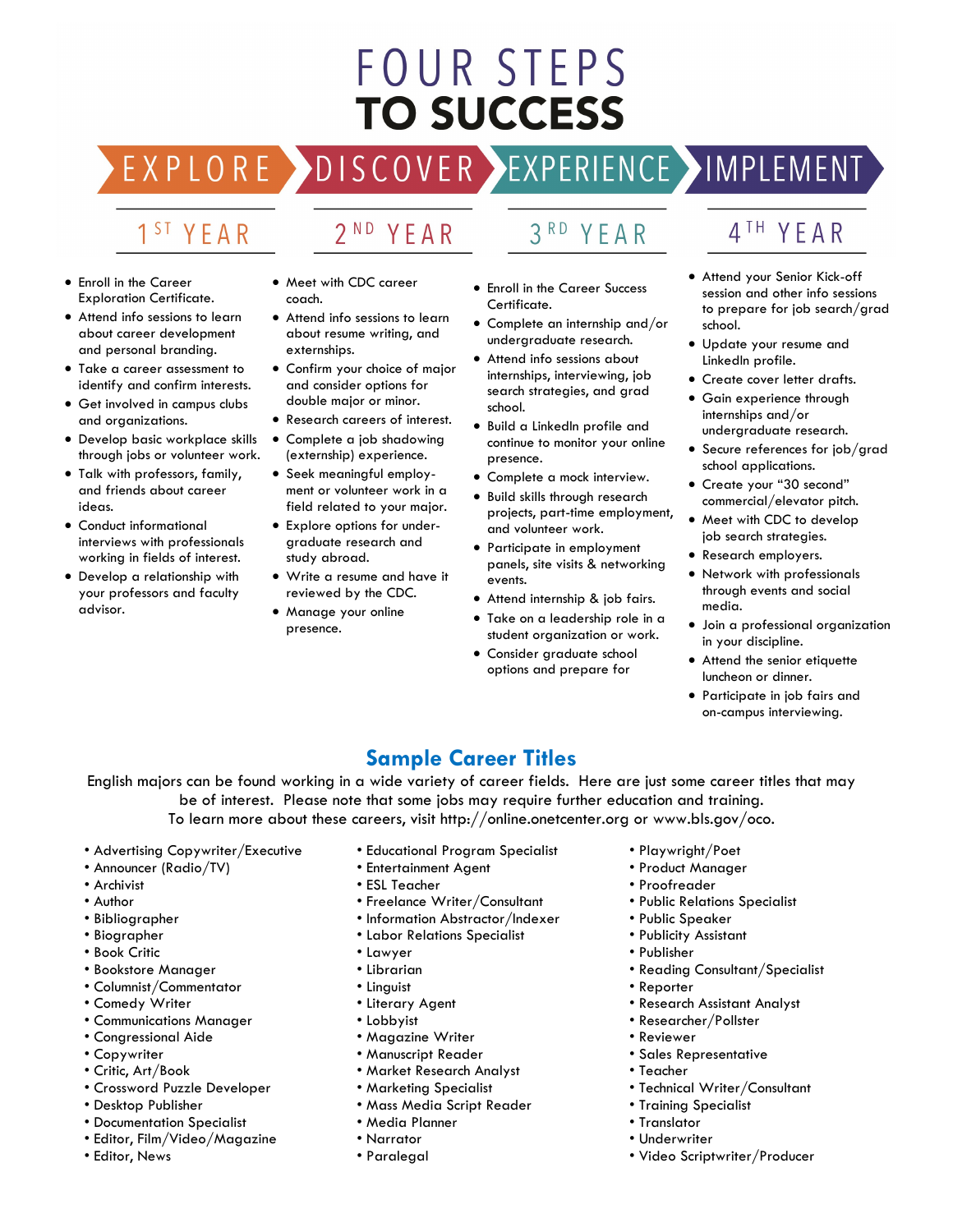### **Common Internship Sites and Employers**

English majors often find internships and employment in the following fields/industries.

- Magazines and Newspapers
- Book Publishers
- Colleges/Universities
- Consulting Firms
- Public Relations Firms
- Business and Industry
- Telecommunications Organizations
- Non-profit Organizations
- Radio Stations
- Libraries

 Handshake is the primary online resource **in** handshake for preparing and connecting students and alumni with employers. **www.kutztown.edu/handshake**

### **Useful Websites for English Majors**

Whether you are researching related career fields, applying for internships or jobs, or planning to join a professional association, these websites are for you!

| Industry/Employment Information                              | <b>Professional Associations</b>                                                  | <b>Related Area Employers</b>                                                                                                                            |
|--------------------------------------------------------------|-----------------------------------------------------------------------------------|----------------------------------------------------------------------------------------------------------------------------------------------------------|
| <b>Book Jobs</b><br>http://bookjobs.com                      | American Society of Journalists &<br>Authors www.asja.org                         | Alliance for Sustainable Communities<br>Altitude Marketing<br>Animal Rescue League of Berks County                                                       |
| Internship Programs<br>www.internshipprograms.com            | Association of Writers & Writing<br>Programs www.awpwriter.org                    | <b>APSCUF</b><br>ArtsQuest<br><b>Berks County Living</b><br><b>Berks-Mont News</b>                                                                       |
| Journalism Jobs<br>www.journalismjobs.com                    | Association for Education in Journalism<br>& Mass Communications<br>www.aejmc.org | Clark Associates, Inc.<br>Da Vinci Science Center<br>DaBrian Marketing Group                                                                             |
| Pennsylvania Newspaper Association<br>http://panewsmedia.org | <b>Modern Language Association</b><br>www.mla.ora                                 | <b>Hawk Mountain Sanctuary</b><br>Hershey Entertainment & Resorts<br><b>Great Valley Publishing Company</b><br>Kutztown University: University Relations |
| Poets & Writers<br>www.pw.org                                | National Council for Teachers of English<br>www.ncte.org                          | Lehigh Valley Press<br>Lehigh Valley Style<br>Merion West                                                                                                |
| <b>PRSA Job Center</b><br>www.prsa.org/jobcenter             | Public Relations Society of America<br>www.prsa.org                               | <b>PBS 39</b><br>Picture this Post<br><b>Reminder Media</b>                                                                                              |
| <b>Public Relations</b><br>www.nationjob.com/publicrelations | The Association of Magazine Media<br>http://www.magazine.org                      | Rodale Institute<br>Strunk Media Group<br>The Morning Call<br>The Washington Center                                                                      |
| The Write Jobs<br>www.writerswrite.com/jobs                  |                                                                                   | Unisys<br>United Way<br><b>WPMT FOX43</b>                                                                                                                |
| Work in Public Relations<br>www.marketingjobs.com            |                                                                                   |                                                                                                                                                          |

Writer's Resource Center www.poewar.com

LinkedIn Jobs www.linkedin.com/jobs